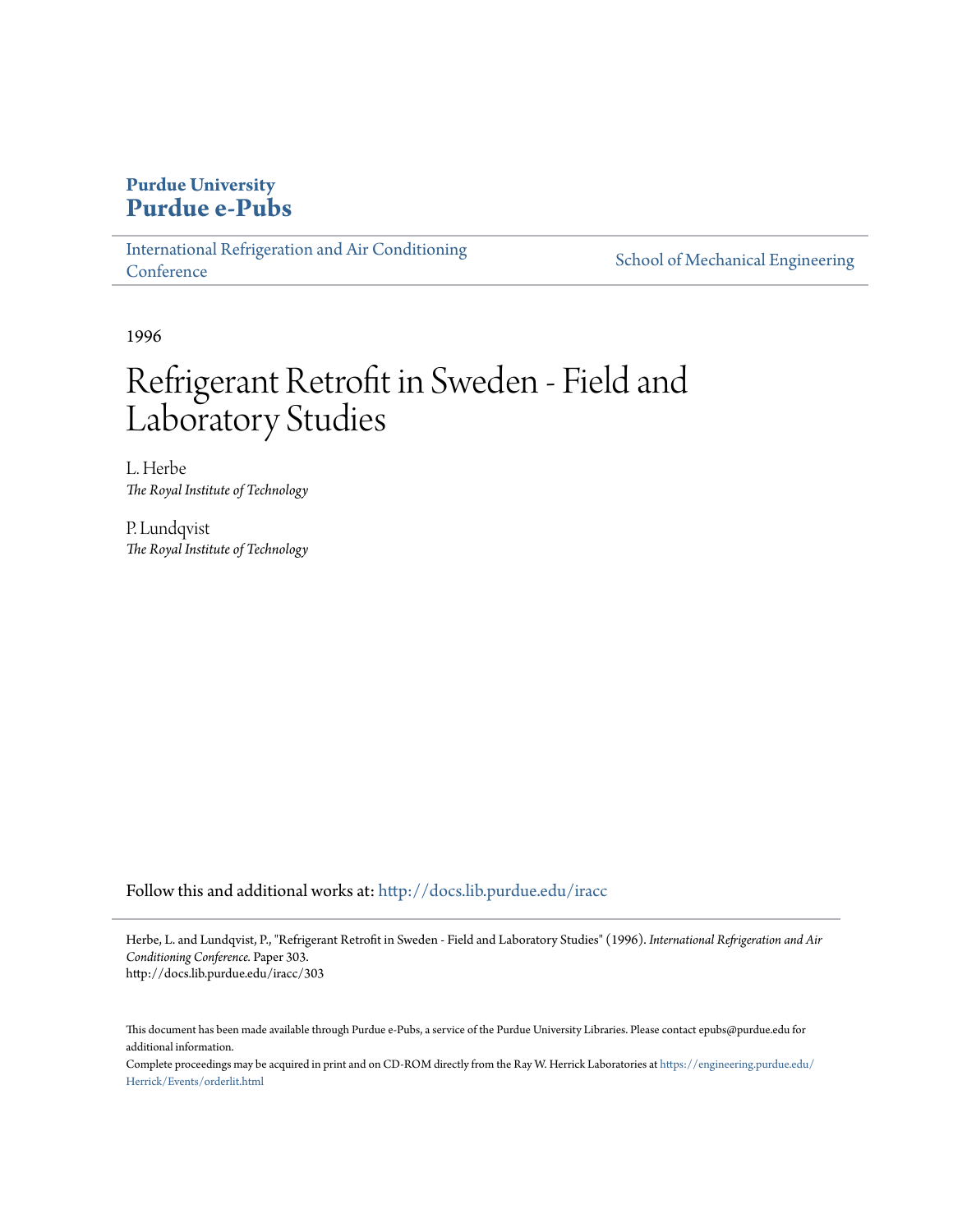# REFRIGERANT RETROFIT IN SWEDEN -- FIELD AND LABORATORY STUDIES

# L. HERBE & P. LUNDQVIST Dept. of Energy Technology Div. of Applied Thermodynamics and Refrigeration The Royal Institute of Technology, KTH, Sweden

# Introduction

Field retrofits from CFC to HFC refrigerants have now been going on for a couple of years. The refrigeration industry have thus faced some new technical problems. One of them is, of course, the difference in thermodynamic, and transport properties, another one is the difference in chemical properties. This paper will deal with the latter but not less important subject -- the difference in chemical behaviour between CFC's and HCFC's from the users point of view.

# Background

Especially in conversion the stability of the refrigerant and the oil is of greatest interest. When the CFC refrigerant and the mineral oil is substituted to an HFC refrigerant with ester oil there will be a mixture of a number of components. A high stability of the consistuents is thus very important.

To examine what happens in a refrigeration or heat pump system after a conversion, a database has been set-up in cooperation with two chemical laboratories. The database now consists of approximately 800 analysis results from oils samples from converted refrigeration and heat pump units in field operation. The samples originates from all kinds of units. Small reciprocating units in grocery stores to large screw compressor units in district heating systems. Some questions that hopefully could be answered with the collected data are:<br>• How high levels of different contaminants are commonly found in plate in

- How high levels of different contaminants are commonly found in plants in field operation?<br>• How high levels of contaminants are assessed?
- How high levels of contaminants are accepted?<br>• Which are the most important parameters and y
- Which are the most important parameters and what are the correlations between them?

In the search of answers to these questions the work has been concentrated to three main areas: database study, interviews and sealed tube tests.

# The situation in Sweden

The Swedish EPA (Statens Naturvårdsverk) has decided that Sweden should be one of the leading countries in the settlement of clorinated refrigerants. The shedule for the settlement is:

| <b>ASHRAE</b><br>Number | Type of<br>refrigerant | Stop for impor Stop for refill<br>and installation |      | Stop for use | Share of total refrigera<br>charge <sup>1</sup> in Sweden |
|-------------------------|------------------------|----------------------------------------------------|------|--------------|-----------------------------------------------------------|
| <b>R12</b>              | ${\bf CFC}$            | 1995                                               | 1998 | 2000         | 32%                                                       |
| <b>R500</b>             | ${\rm CFC}$            | 1995                                               | 1998 | 2000         | 6%                                                        |
| <b>R502</b>             | CFC                    | 1995                                               | 1998 | 2000         | 12%                                                       |
| <b>R22</b>              | <b>HCFC</b>            | 1998                                               | 2002 | <b>XXXXX</b> | 50%                                                       |

The retrofit activities have been going on for at least four years now, thanks to this plan. As much as 50% of the units working with R12 are believed to have been converted to R134a. Experiences from this work are good among the refrigeration companies. The last two years R404A has appeared as the main substitute for R502 in conversion. When it comes to R22 the choice is not that obvious. Some companies have started converting to R407C, also here with good results. A small number of chillers with tube and shell heat exchangers have also been retrofitted to R407C. The performance, for the pure refrigerants, are in most cases unchanged and in some cases even better, probably dependent of the service of the system during a conversion.

The use of hydrocarbons has also started on a small scale. There are, however, no reports of retrofits to hydrocarbons. The reason for this is mainly the safety requirements. Propane has been installed in new small- and

<sup>1</sup> Natural refrigerants are not included.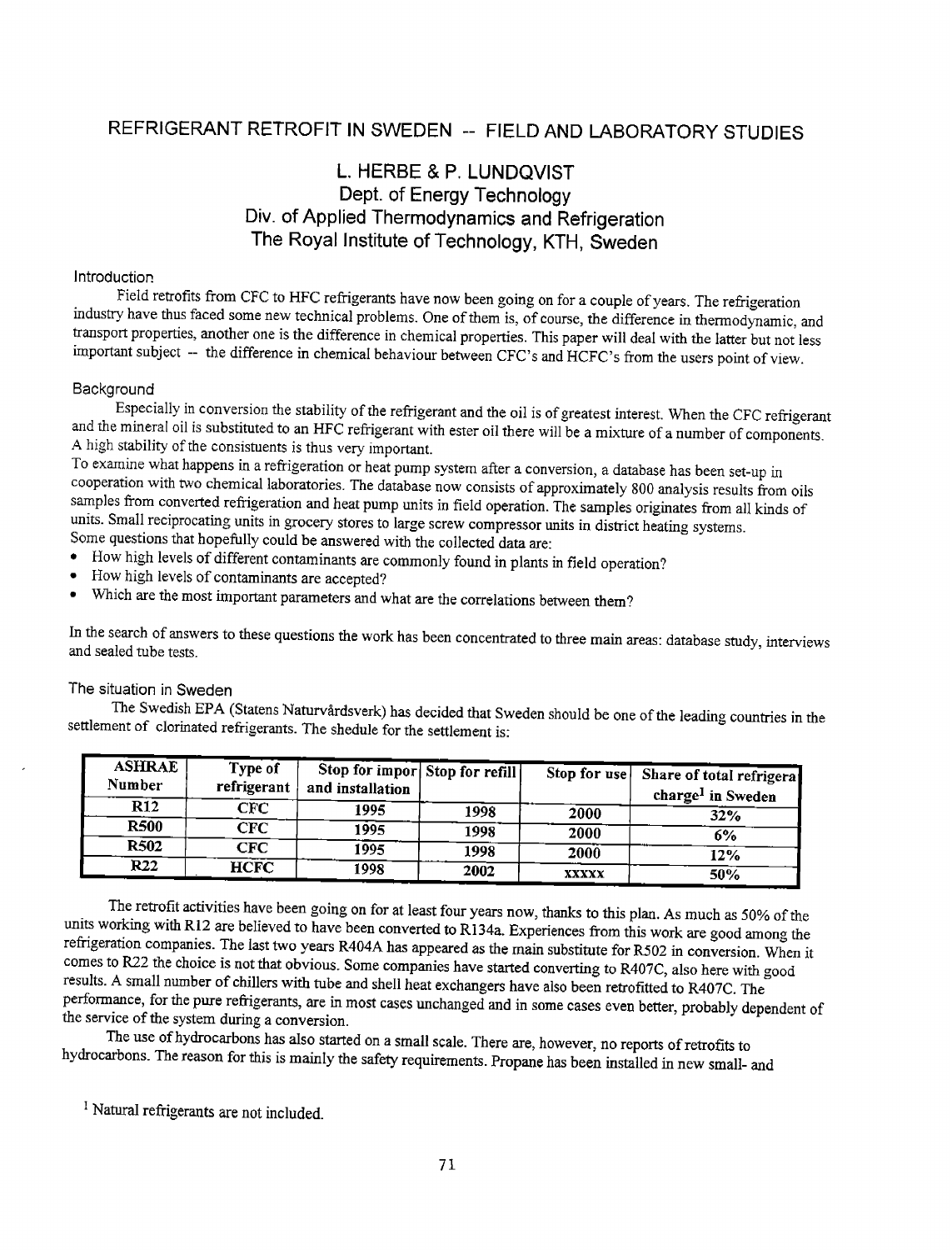medium sized systems(< 5MW refrigerating capacity) in liquid chillers. Isobutane is used by Electrolux in 16% of their refrigerators and freezers for domestic appliances.

Two major retrofit methods have been worked out. The *oil changing method* and the *flushing method.* The methods have different advantages. The oil changing method is used when a longer stop is unacceptable. It is also used in DX-systems where it is often difficult to clean the heat exchangers with the flushing method. On the other hand, the oil changing method is more expensive in large systems with large quantities of oil. The method requires 3-8 oil changes depending on the system design. This leads to repeated service-visits, since the system has to run for some time between the oil changes. The conclusion is that the flushing method is preferable when possible. Special caution need to be taken at the start up of the system after the flushing. The sliding parts in the compressor may be completely free from oil. The compressor should therefore be run only for a few seconds at a time until full lubrication is achieved.

#### Gathering of data

As mentioned above the retrofit activities have been going on for some years now in Sacandinavia. One way of collecting experiences form these conversions, is to study oil samples taken after a conversion. Oil samples are taken to insure that the recommended levels of residual mineral oil and water not are exceeded (included in the standard retrofit procedure). Oil samples collected by the Swedish refrigeration industry are evaluated by two laboratories, lnvicta in Norway and Mobil Oil in Sweden. The analysis results has been put together in a database and evaluated at the Royal Institute of Technology in Stockholm. The results form this database study are presented below.

#### Describing statistics

The database is a kind of register where each test result shows the levels of residual mineral oil, moisture, TAN, Fe, AI and Cu etc. There area total of 20 different substances for each sample. Type of compressor, type of oil and operating time is also registered for each sample. In fig.1 the substances measured in a standard oil analysis are shown. Each horizontal line in the diagram represents a converted unit. The crosses represent the mean values.



Chemical compounds in heat pumps and refrigeration machines



Substances indicating a high compressor wear are aluminium, copper and iron. Other materials that should be mentioned are: aluminium, nickel, copper and tin from valves, valve seats and fittings made of brass and bronze alloys and, fmally, silicon which is released from the filter-drier. High levels of Cu, Fe and AI is probably the result of a high total acid number which in its turn is the outcome of hydrolyzation of the ester oil caused by a high water content. The acids affect the copper which may migrate to the hot parts of the compressor, so called copper plating. This accelerates compressor wear. Phosphorus is used as an oxidation inhibitor (clearly seen in figure 1).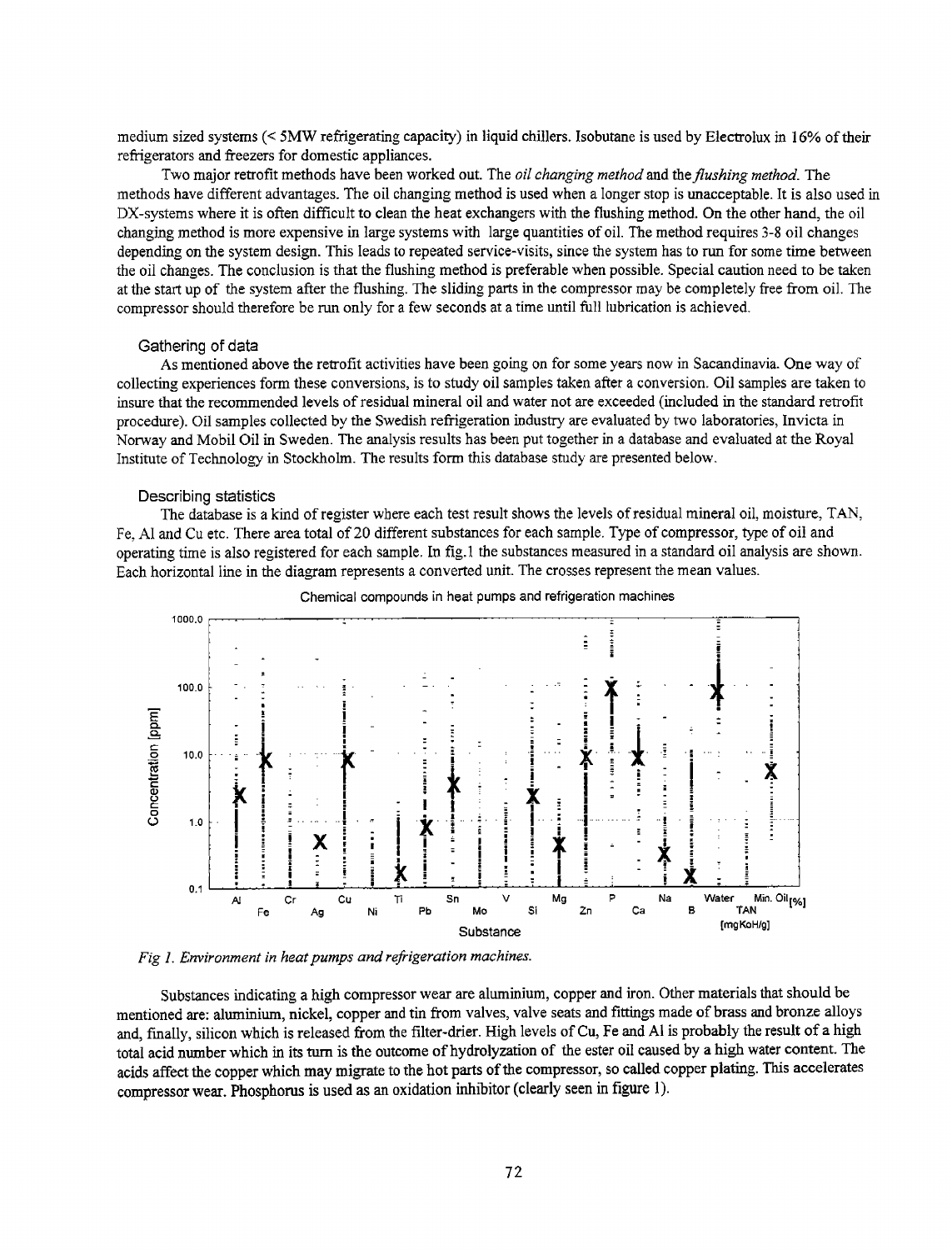A high water content and/or high residual mineral oil level is the result of an unsatisfactory performed retrofit. The scandinavian refrigeration industry, for example, recommends evacuation down to an absolute pressure level below 150 Pa at temperatures above 15°C during at least 12h. Laboratory tests at the Royal Institute of Technology has shown that the evacuation time is of the utmost importance. The lab tests also showed, that even if these recommendations were followed, it was difficult to lower the moisture content to recommended levels. It is therefore important to change the filter-drier during the conversion. A better way to show commonly found levels in units in field operation is in histograms. Some of the substances that most likely affects the life time of a unit are shown in fig. 2 - 7.



Fig 2-7. Distribution of Cu, Fe, Al, residual mineral oil, water and TAN in oil samples from converted refrigeration and heat pump units.

By adding the bars in each histogram one can see that 75 % of the samples contains less than: 14ppm Cu, 11ppm Fe, 1ppm Al, 7% min.oil, 110ppm moisture and 0,05 as TAN. These values should be compared with target levels chosen by the Swedish refrigeration industry: 10ppm Cu, 25ppm Fe, 2-5 % mineral oil and 50-100 ppm water. In a telephone inquiry accomplished in 1994 and 1996, refrigeration companies in Sweden were questioned about their conversion activities. The experiences concerning operation reliability were generally good if the above recommendations were followed.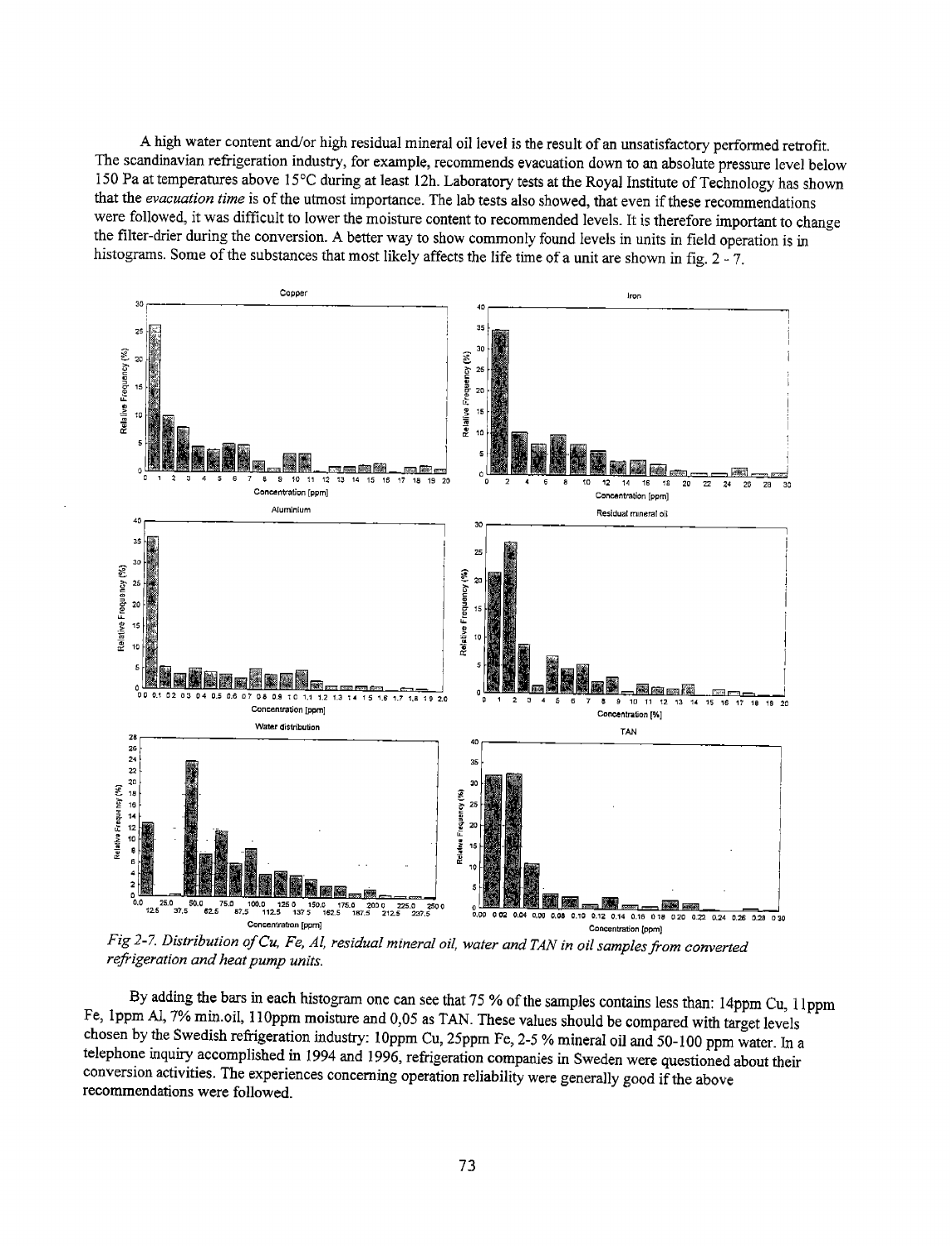### Categorisation

By grouping the material into different "wear levels" it is possible to obtain an indication of when to expect increased compressor wear. One approach is to classify the data after moisture content or TAN, and then study the distribution of iron, copper and aluminium separately for these groups. In fig. 9-10 below, the samples have been divided into three groups after the moisture content. The distribution of copper is represented for each of these groups. The groups are: Samples with  $\leq$  50ppm water, 50 - 200 ppm water and  $\geq$  200 ppm water.



Fig 8-10. Cu distribution in oil samples for the moisture level groups: < 50 ppm, 50 - 200 ppm and >200ppm.

The histograms in fig. 8-10 shows that, in the group with less than 50 ppm moisture, 75% of the samples contained less than 9.6 ppm Cu. In the group with 50 -200 ppm moisture, 75% of the samples contained less than 18,6 ppm copper and in the last group, with moisture levels higher than 200ppm, 75 % of the samples contained less than 23,2 ppm copper. This shows two things: 1) The amount of copper in refrigeration- and heat pump units is dependent of the moisture level. 2) Moisture levels lower than 50 ppm results, in most cases (75% of the cases), in copper levels lower than 9,6 ppm, which is slightly lower than the target levels believed not to cause any problems or increased wear.

#### Principal Component Analysis (PCA)

Multivariate analysis has been utilised to find patterns how the contaminants influence each other. With this method it is also possible to get a picture of how the variables correlates. A short description of the methods is: The samples are plotted in an n-dimensional room, where n is the number of variables, in this case n=21. A new axis is adapted to the points, so that it describes the maximum variance among them. This axis is called PC1 (Principal Component nr.1). Another axis, PC2, is adjusted perpendicular to PC1, so that it describes the maximum variance around PC1. The third axis, PC3, is perpendicular to PC1 and PC2, and so on. The number of necessary PC's are dependent of the data. The stronger the correlations are between the variables, the fewer PC's are needed to completely describe the data. Two main results are obtained with the PCA analysis: 1) a two-dimensional representation of the data, so that relationships among points may be observed, 2) the magnitude of so called loadings, which is the coefficients that describes the variables in the PC's. The loadings gives an indication of the significance of each variable. The scores-plot is the points (the samples) plotted in a diagram with the PC1 as abscissa and PC2 as ordinate.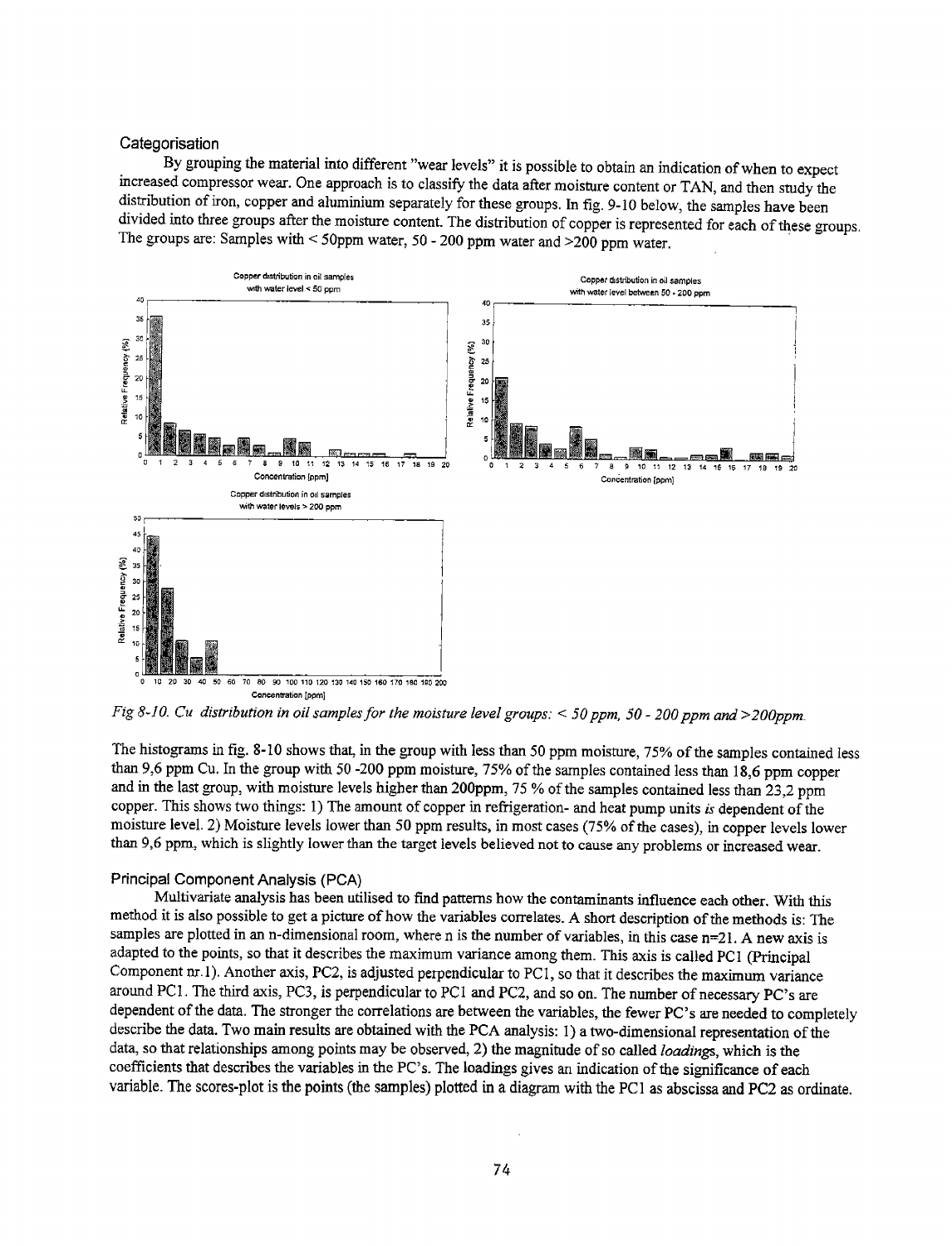

*Fig 11-12\_ Scores and ladings for all samples and variables in the database.* 

The results from some initial work with a program called "Unscrambler" are presented in fig. 12-13. The scoresplot show that more than two PC's are needed to correlate the variables. The same goes for the loadings-plot. It is however possible to see is that copper correlates with iron and silicon (they are near each other in the diagram). They also have a great effect on the direction of PC I. They possess high PC I values and are situated on the axis. This means that all the variance in copper and iron is completely explained by PC!. Another strong correlation is TAN Vs water (as expected). Further work will include so called "Partial Least Square" (PLS). By a PLS model based on the samples in the database, levels of, for example, Cu Fe and AI could be predicted by knowing only the levels of TAN or moisture. The model is potentially interesting and eventual results will be presented in the future.

# Sealed tube tests

To confmn the results from the database study, sealed tube tests have been accomplished according to ANSI/ASHARE standard 97-1989 "Sealed glass tube method to test the chemical stability of material for use within refrigerant systems". A short description of the method is: Glass tubes are prepared with the components that are to be tested. The glass tubes are then fused and aged in an oven to accelerate possible reactions.

Two types of ester oils were tested (Castrol Icematic SW32 and SW220). The tubes were prepared with metal strips of copper and aluminium, ester oil, aged mineral oil (composition, see below) and refrigerant RI34a, see tab. I.

| <b>SW220</b>          | 50 ppm moist.<br>25% min oil                                                                                       |                               |
|-----------------------|--------------------------------------------------------------------------------------------------------------------|-------------------------------|
| SW32                  | 50 ppm moist<br>25% min oil                                                                                        | 1000 ppm moist<br>25% min oil |
| SW220                 | 50 ppm moist<br>2% min oil                                                                                         | 1000 ppm moist<br>25% min oil |
| SW32                  | 50 ppm moist<br>2% min oil                                                                                         | 1000 ppm moist<br>2% min oil  |
|                       |                                                                                                                    | 1000 ppm moist<br>2% min oil  |
|                       | The moisture content is based on the weight of the ester oil and the residual mineral oil on the total oil weight. |                               |
|                       | Moisture content, based on total oil mass (ester + mineral oil), when the two oils were mixed.                     |                               |
| ISW220                | 195 ppm moist.<br>25% min oil                                                                                      | 873 ppm moist.<br>25% min oil |
| SW32                  | 195 ppm moist.<br>25% min oil                                                                                      | 873 ppm moist.<br>25% min oil |
| <b>SW220</b><br>ISW32 | 181 ppm moist.<br>2% min oil<br>181ppm moist.<br>2% min oil                                                        | 1112 ppm moist.<br>2% min oil |

. . *Fig 13. Composztron of sealed tube tests .*